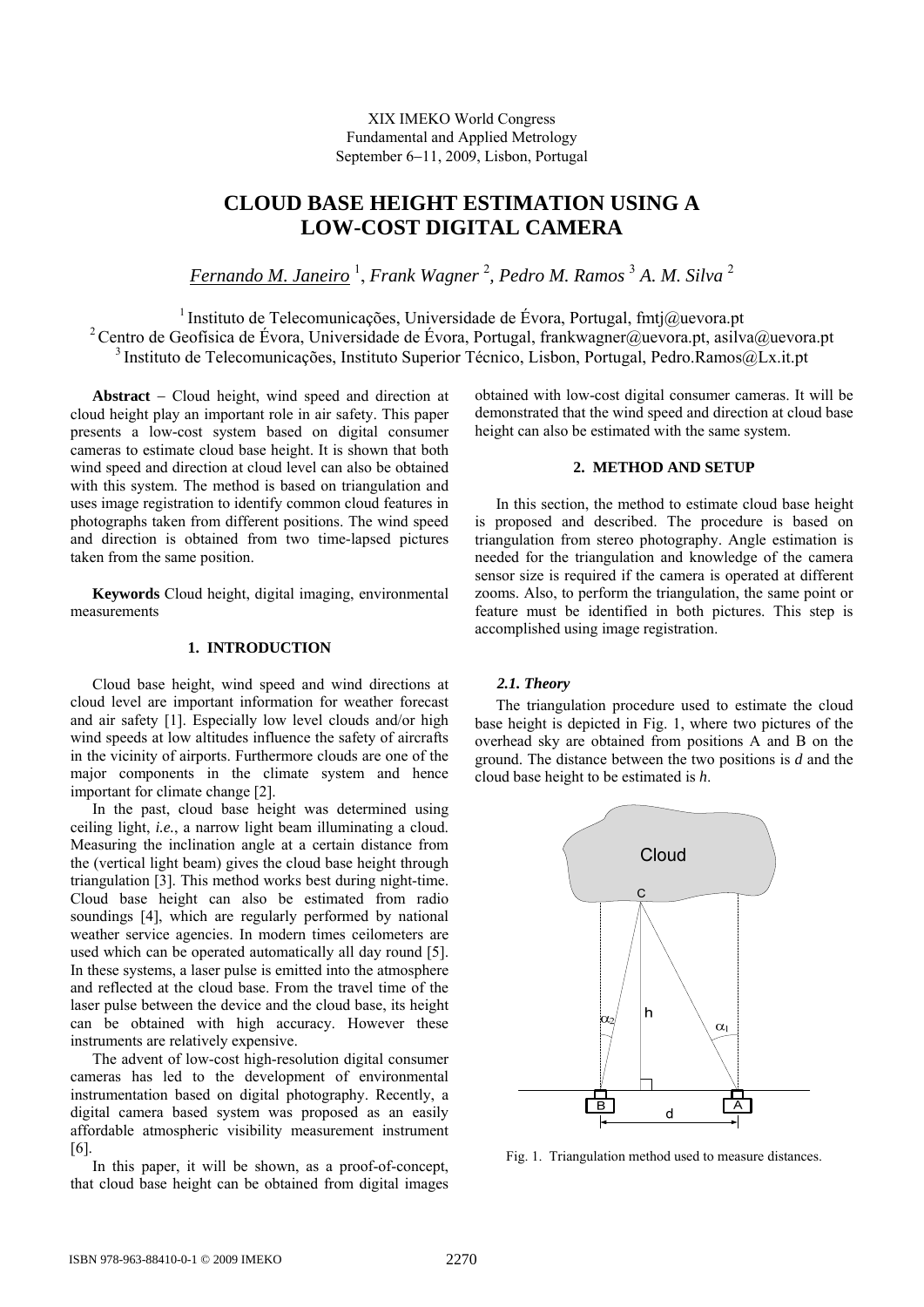The same cloud feature (point C in Fig. 1) is identified on the pictures obtained from the two sites and the angles  $\alpha_1$ and  $\alpha_2$  between the camera axis and the line connecting the sites to point C can be measured. If the cameras axes are perpendicular to the ground, the cloud base height is given by

$$
h = \frac{\cos(\alpha_1)\cos(\alpha_2)}{\sin(\alpha_1 + \alpha_2)}d.
$$
 (1)

#### *2.2. Camera characterization*

The digital camera used is a 6 MPixel Olympus SP-500 UZ with  $10 \times$  optical zoom (focal distance from 6.3 mm to 63 mm). The pictures were captured at maximum resolution  $2816 \times 2112$ .

The triangulation procedure involves the determination of angles relative to the camera axis (see Fig. 1). This can be done by counting the number of pixels that point C is offset relative to the center of the picture. However, to convert pixels to an angle, the horizontal and vertical angles of view must be determined. Since these angles change with the cameras focal distance  $F$ , it is best to determine the effective sensor size. The zoom can then be automatically adjusted for different cloud heights, thus optimizing the system resolution. Fig. 2 illustrates this procedure for the vertical dimension. An object with known length *L* is located at a known distance *D* from the camera. For a given focal distance *F* the sensors y length can be determined.



Fig. 2. Sensor size and angle of view definition.

The target shown in Fig. 3 was used as the object for the sensors size determination. It has tick mark spacing of 5 mm and circles with radius that are multiples of 25 mm. The target was placed at a distance  $D = 2.51$  m and a picture was obtained with a focal distance  $F = 63$  mm. The viewable area of the target as shown in Fig. 3 has dimensions 27.1 cm  $\times$  20.3 cm which gives an effective sensor size of  $6.8$  mm  $\times$  5.1 mm.



Fig. 3. Target with 5 mm spaced ticks used to determine the effective sensor size.

The horizontal and vertical angles of view  $\alpha_h$  and  $\alpha_v$ can then be determined as a function of the focal distance through

$$
\alpha_{\rm h} = 2 \tan^{-1} \left( \frac{x}{2F} \right), \quad \alpha_{\rm v} = 2 \tan^{-1} \left( \frac{y}{2F} \right) \tag{2}
$$

where *x* and *y* are the effective horizontal and vertical size of the camera sensor. Table 1 presents the horizontal and vertical angles of view for the two focal distances used in this paper. It also presents the angles per pixel  $\alpha_{\rm ph}$  in the horizontal and  $\alpha_{\text{pv}}$  in the vertical directions.

Table 1 – Angles of view and angles per pixel for different focal distances. Picture resolution is  $2816 \times 2112$ .

| $F$ [mm] | $\alpha_{h}$ [°] | $\alpha$ [°] | $\alpha_{\rm ph}$ [ $^{\circ}$ /pixel] | $\alpha_{\rm nv}$ [ $\gamma$ pixel] |
|----------|------------------|--------------|----------------------------------------|-------------------------------------|
| 6.3      | 56.7             | 44.0         | $20.1 \times 10^{-3}$                  | $20.8 \times 10^{-3}$               |
| 63.0     |                  | 4.6          | $2.19 \times 10^{-3}$                  | $2.19 \times 10^{-3}$               |

Under ideal conditions the angles per pixel for different focal distances should be proportional. The small deviations shown in Table 1 are related to measuring errors.

#### *2.3. Image registration*

For the triangulation method to work, the same point or feature needs to be identified in the pictures taken from sites A and B. This is done by image registration which is used to find the translation needed to align both images. The images are initially transformed from the RGB system to YUV system and only the intensity component Y is used. The 2-D cross-correlation between the two intensity images is obtained and its maximum corresponds to the translation needed to align the original images. Since this operation can be very time consuming, it is only applied to a subset of the full pictures. Image A is centered and cropped to  $1300 \times 1100$  pixels and image B to  $800 \times 600$  pixels.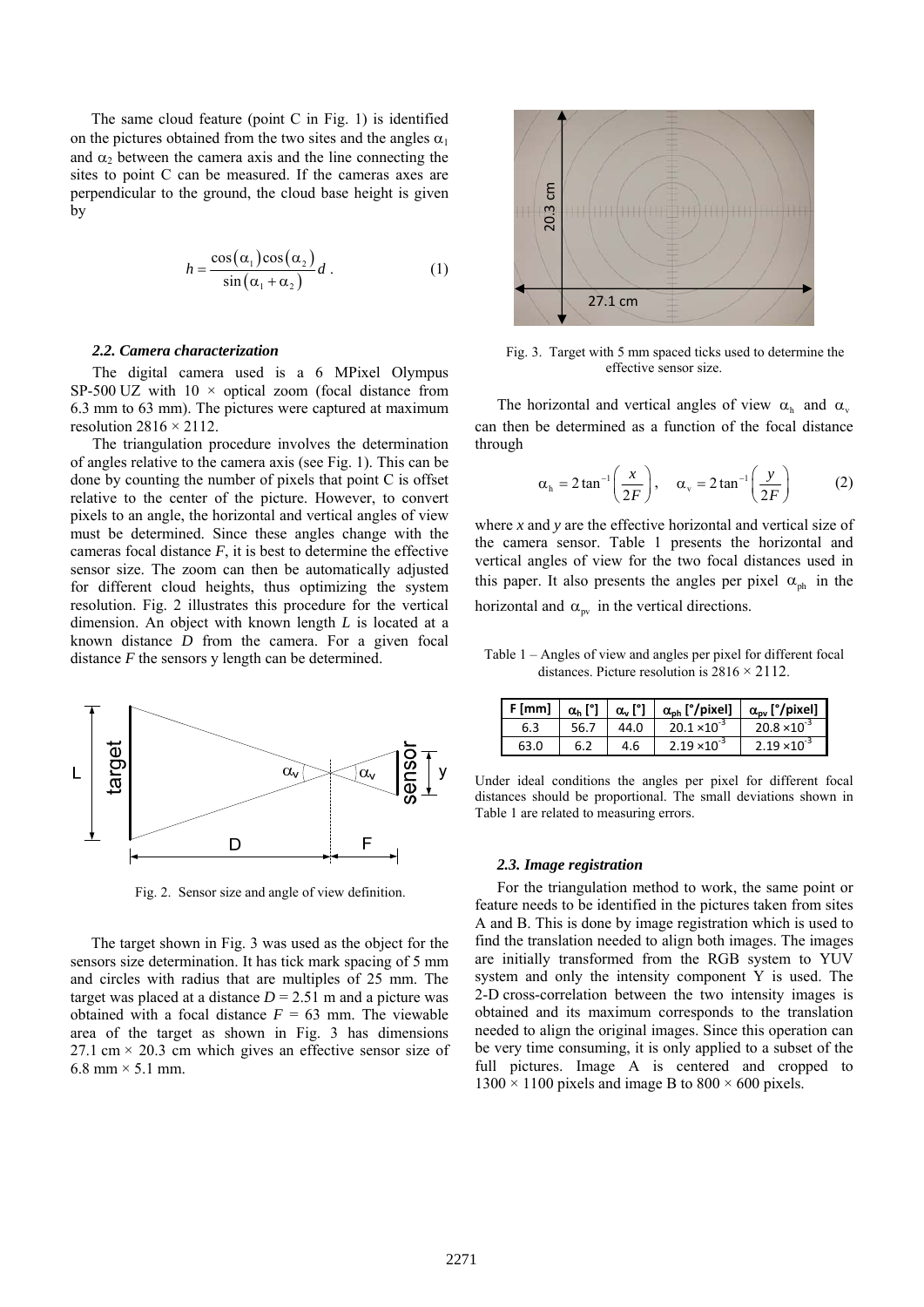## **3. EXPERIMENTAL RESULTS**

This section presents the experimental results of the proposed approach. Two kinds of targets were used: an artificial target in a controlled setup inside the laboratory; and a cloud under natural atmospheric conditions.

#### *3.1. Laboratory measurements*

The distance estimation using stereo digital photographs was first tested in a horizontal test-bed. This experiment had the objective of validating the approach by estimating a distance that could be measured. The target shown in Fig. 3 was placed at a distance of  $h = 2.51$  m from the camera location. The distance between sites A and B was set at 4 cm. The pictures were obtained using full optical zoom which corresponds to a focal distance of  $\bar{F} = 63$  mm.

The pictures obtained from the two different locations are presented in Fig. 4. From the image registration procedure on the two pictures, resulted the 2D normalized cross-correlation shown in Fig. 5.



Fig. 4. Target pictures taken from different positions. Point C is horizontally offset by 414 pixels between the two pictures.

The maximum location yields a translation of 414 pixels in the horizontal direction. Therefore, if the center point of image A is chosen as point C, the corresponding point in image B is horizontally offset by 414 pixels. This corresponds to  $\alpha_1 = 0^\circ$  and  $\alpha_2 = 0.91^\circ$  which according to (1) gives a distance of  $h = 2.52$  m between the camera and the target. The error between the estimated distance and the real distance is within the expected measurement errors for the current setup.



Fig. 5. Normalized cross-correlation between the pictures of Fig. 4. The maximum location yields the translation needed to overlap the two images.

## *3.2. Field measurements*

This subsection describes the actual cloud base height measurement using stereo digital photography. The test was performed in Évora, Portugal at 2009-01-21 16:43 UTC with a partially overcast sky. In this case, the distance *d* between sites A and B was 18.0 m. The focal distance used in the camera was  $F = 6.3$  mm resulting in minimum zoom and consequently the widest field of view.



Fig. 6. Cloud pictures taken from position A with a time lapse of 10 s.